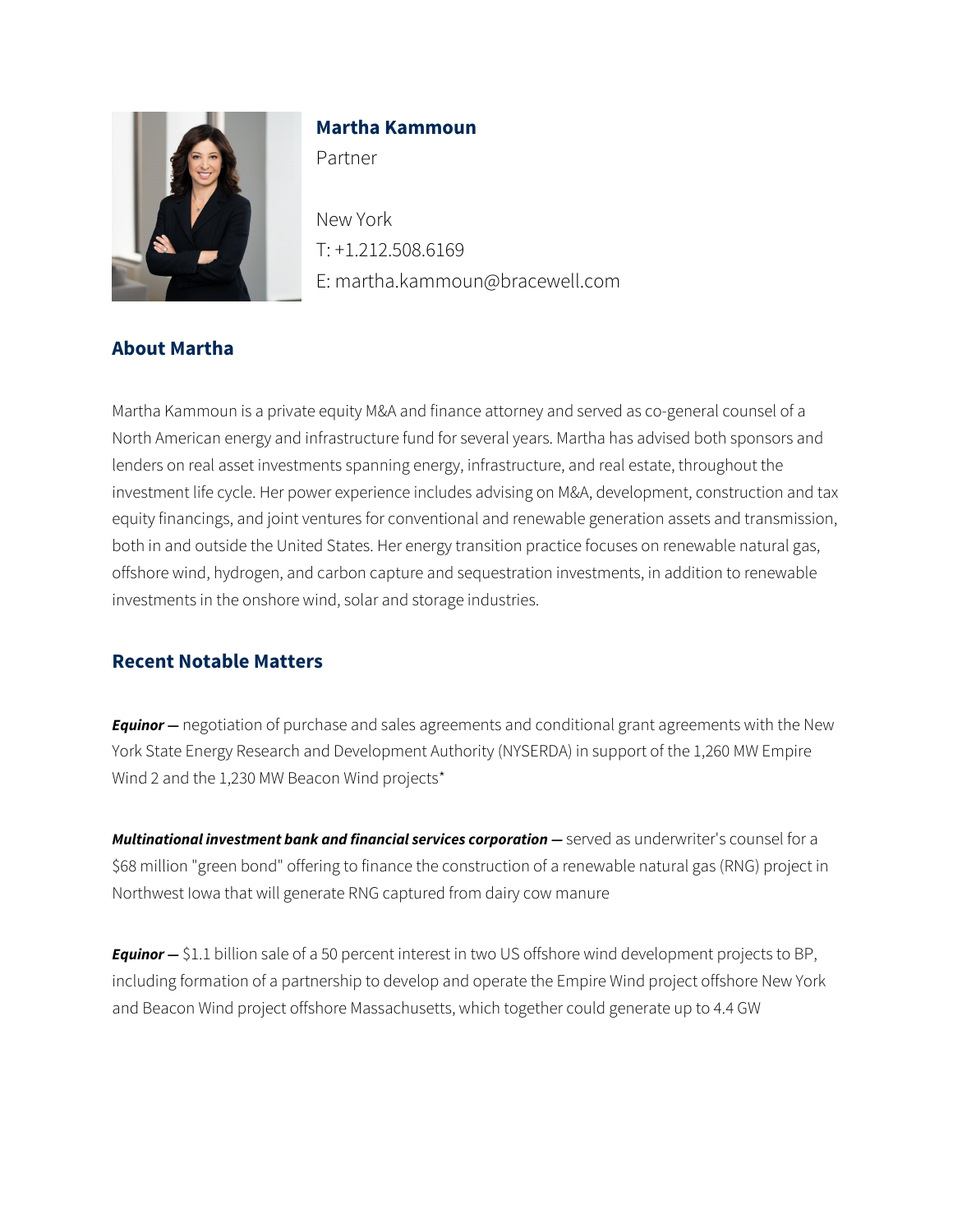*Sponsor —* \$750,000,000 secured Term Loan B refinancing of two Term Loan A facilities led by Morgan Stanley Senior Funding, Inc. and secured by a portfolio of combined-cycle power plants located in Pennsylvania and Massachusetts \*

*Private equity purchaser —* acquisition of a 1,320 MW generating facility in Fairless Hills, Pennsylvania, and a 510 MW generating facility in Providence, Rhode Island from Dominion Generation, Inc. together with the related \$925,000,000 Term Loan B financing led by Credit Suisse AG\*

*Private equity purchaser —* acquisition of a 309 MW natural gas-fired combined cycle power plant in Dover, Delaware and a 503 MW natural gas and fuel oil- fired simple cycle power plant in Christiana, Wisconsin from Calpine Holdings, LLC and Calpine Northbrook Project Holdings, LLC together with the related \$250,000,000 incremental loan financing\*

**Purchaser –** acquisition of midstream facilities from American Midstream LLC, an ArcLight entity, consisting of pipelines, gathering systems, compression assets, and processing facilities in Texas with contracted revenues under a construction and field gathering agreement with Penn Virginia Oil & Gas, LP together with the related Term Loan A financing led by Wells Fargo Bank, N.A.\*

**SteelRiver Infrastructure Fund North America LP** — leveraged acquisition of the natural gas distribution business of EQT Corporation\*

*Macquarie Infrastructure Company LLC —* subsidiaries' refinancing of credit facilities entered into in connection with its acquisition of Hawaii's only franchised full-service gas company\*

*Private Equity Sponsor —* buyout of the Morgantown Plant power purchase agreement from its offtaker utility MonPower with the intent of partially shutting down the plant and potentially developing a renewable power project on its premises\*

**Sponsor –** development, construction and sale of Trishe Wind Ohio, a 105 MW wind generation project located in Paulding County, Ohio\*

*Sponsor —* broad range of development, construction, financing and operational matters relating to a portfolio of wind energy power plants including offtake matters, restructurings, construction and tax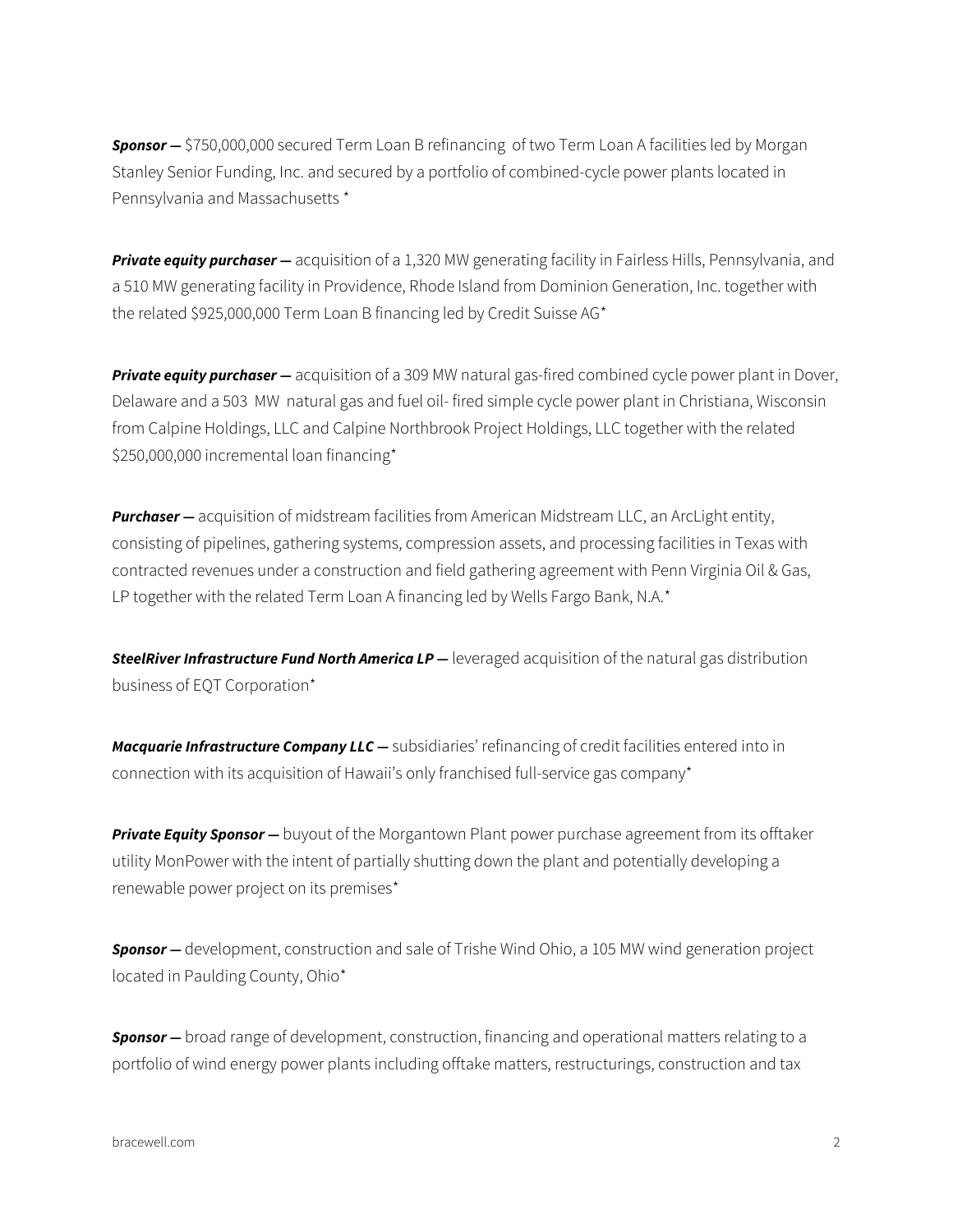equity financing, energy management, operations and public relations matters\*

Various French, Italian, South African and US sponsors and lenders - South Africa's independent procurement program for 3,725 MW of electricity to be generated by renewable energy sources\*

*Morgan Stanley —* as lead arranger, structuring agent and lender in connection with the construction financing and back leverage financing for a 106.5 MW wind generation facility in Glacier and Toole Counties, Montana\*

*Large international financial institution —* as tax equity provider in connection with the financing of a 60 MW wind-powered generation facility located in Richardson County, Nebraska\*

**Large international financial institution —** as tax equity provider in connection with the financing of the 34.5 MW wind-powered generation facility located in Madison and Oneida Counties, New York\*

**Private equity firm –** acquisition of five solar photovoltaic power plants in Massachusetts<sup>\*</sup>

*Private equity firm – acquisition of two solar photovoltaic power plants in Puerto Rico\** 

*Private equity firm —* sale of the Hudson Transmission Line, a 660 MW high-voltage direct current electric transmission cable connecting New Jersey and New York City and developed jointly with ARES-EIF\*

*Sponsor —* development of the Delaney Colorado River Ten West Link project, a 500 kilovolt transmission line traversing approximately 114 miles between Southeast California and Southwest Arizona\*

*Equity Sponsor — Joint Equity Financing and Construction Financing of approximately \$575,000,000 for* the development of a world-scale hydrogen and nitrogen based ammonia plant with nameplate capacity of 3,600 metric tons of ammonia per day to be located in Texas City, Texas\*

*Real asset-related private equity fund —* fund formation matters and structuring and implementing coinvestment transactions and subscription secured revolving credit facilities\*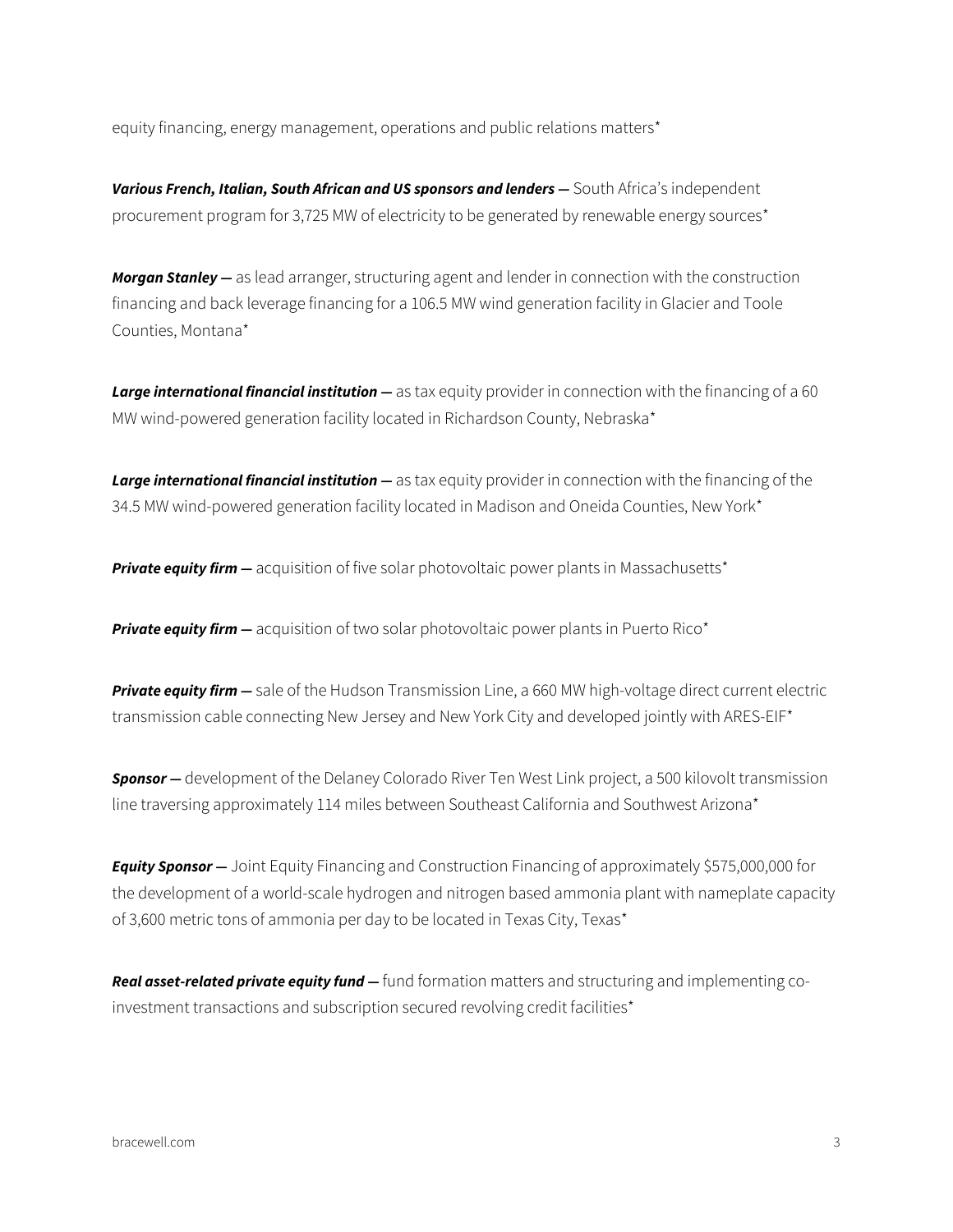Macquarie Infrastructure Ceofrimpany inlgCof the credit facilities of its subsidiary fixed based operations servicer in the United States operating at 62

First Nationalp Boank ct financing of the Four Seasons Hotel in Damascus

Argo Groap borrower in connection with its secured revolving working of credit facility\*

SteelRiver Infrastructure Fund New etha a ma deracca up I Psition of a leading operator in the short line of short and short line and short at  $\sim$ and regional railroads in 13 states of the United States\*

\* Work completed prior to Bracewell

#### Publications and Speeches

State of the Power Markets, Proximo US Power and Renewables Fin

Offshore Wind Roundtable on Financing, Project Development, Equip Regulatory Issues, hosted by Power Finance & Risk November 2021

State of the Power Markets, hosted by Proximo US Power and Renew

[Making Green While Going](https://bracewell.com/insights/making-green-while-going-green-power-plays), Greepetre: mBew 2r0 Plays

[Power Plays: The](https://bracewell.com/insights/power-plays-case-rng),  $C$ August  $C \cap R \subseteq \mathbb{C}$ 

2021 Outlook on Infrastructure Regulatory and Legal Developments p Infrastructure and Regulated Industries Section, April 2021

[Is Hydrogen a Viable Alternative to Lithium Under the Cu](https://bracewell.com/insights/hydrogen-viable-alternative-lithium-under-current-energy-storage-regulatory-framework)rrent Energ January 2021

[The Future of Carbon Capture, Use and Storage Project](https://bracewell.com/insights/future-carbon-capture-use-and-storage-projects-tax-credits-measurement-standards-and)s: Tax Credit [Transaction S](https://bracewell.com/insights/future-carbon-capture-use-and-storage-projects-tax-credits-measurement-standards-and)tcoehorsted with Gaffney Cline, June 2020